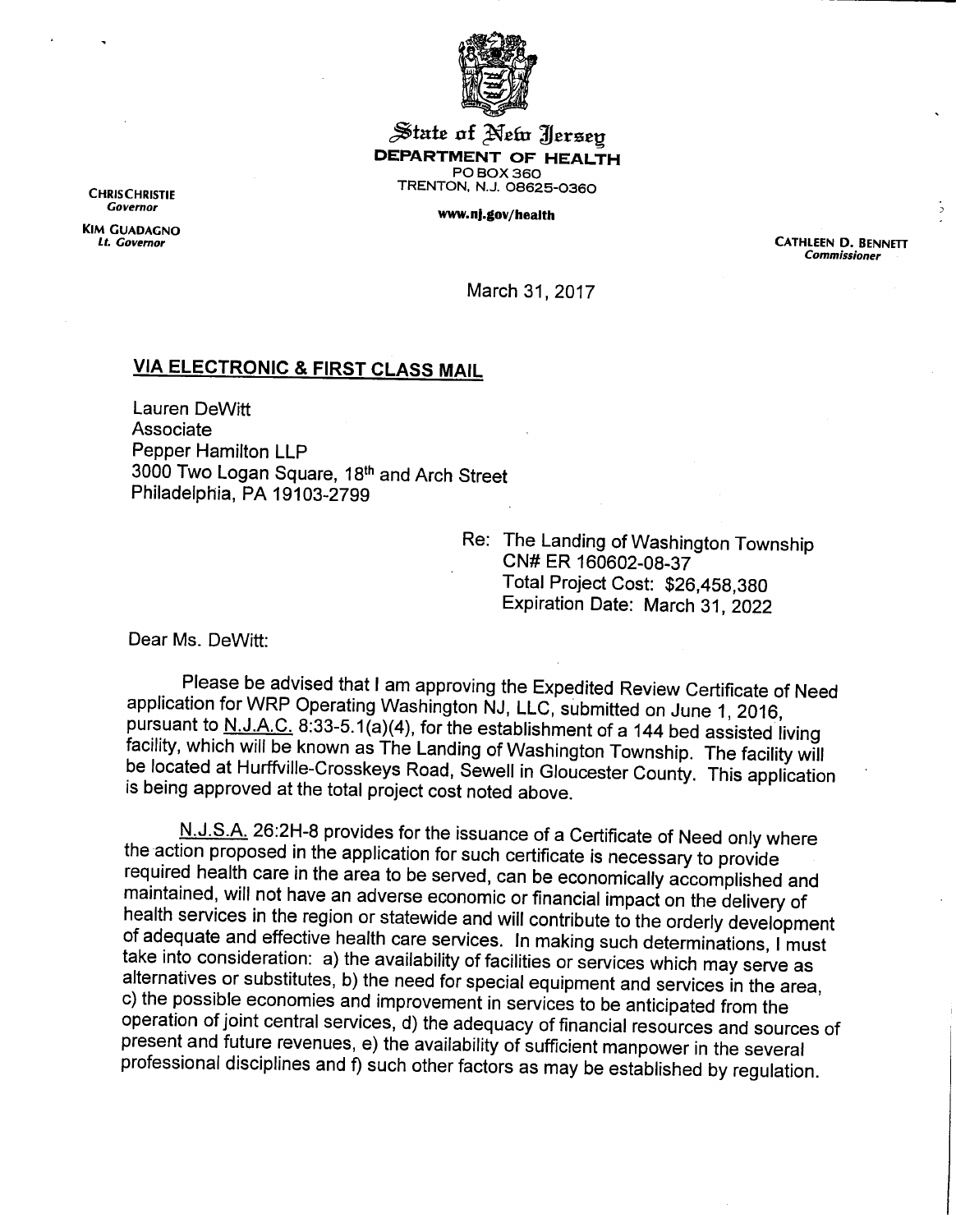Lauren DeWitt, Associate The Landing at Washington Township CN#ER 160602-08-37 Page 2

As to the aforementioned specifics of this application, I note that in identifying<br>those services that are subject to expedited review, the Department of Health (Department) chose services that would have a minimal impact on the health care system as a whole and, therefore, for which a statistical bed need methodology would not be necessary. The services proposed in this application are subject to expedited<br>review pursuant to  $N.J.A.C.$  8:33-5.1(a)(4) and, therefore, a statistical bed need<br>methodology is not required. I believe that the criteri care system as a whole. The need for sufficient special equipment and services in the<br>area does not apply as this application is for general assisted living beds which do not require any special equipment or staff. Likewise, the sharing of joint central services<br>does not apply inasmuch as this application is for a stand-alone facility. I believe that<br>this project can be economically accomplishe these beds, I am confident that there is sufficient professional staff available in the area to meet those staffing needs.

Finally, I have taken into consideration the applicable regulations for the services<br>subject to expedited review (i.e., <u>N.J.A.C.</u> 8:33-5.3 and 8:33H-1.16). I find that WRP<br>Operating Washington NJ, LLC, the proposed licen assurance that all residents of the area, particularly the medically underserved, will have<br>access to services (N.J.A.C. 8:33-5.3(a)(2)); and documentation that it will meet<br>appropriate licensing and construction standard appropriate licensing and construction standards (N.J.A.C. 8:33-5.3(a)(3)(i)). In addition, the owners of The Landing of Washington Township have demonstrated a track record of substantial compliance with the *Department's licensing standards*<br>(<u>N.J.A.C.</u> 8:33-5.3(a)(3)(ii)).

Please be advised that this approval is limited to the proposal as presented and reviewed. The application, related correspondence and any completeness questions and responses are incorporated and made a part of this appro N.J.A.C. 8:33-3.9. However, a change in cost of an approved Certificate of Need is exempt from further review subject to the following:

1. The applicant shall file a signed certification as to the final total project cost expended for the project at the time of the application for licensure for the beds/services with the Certificate of Need and Healthcare Facility Licensure<br>Program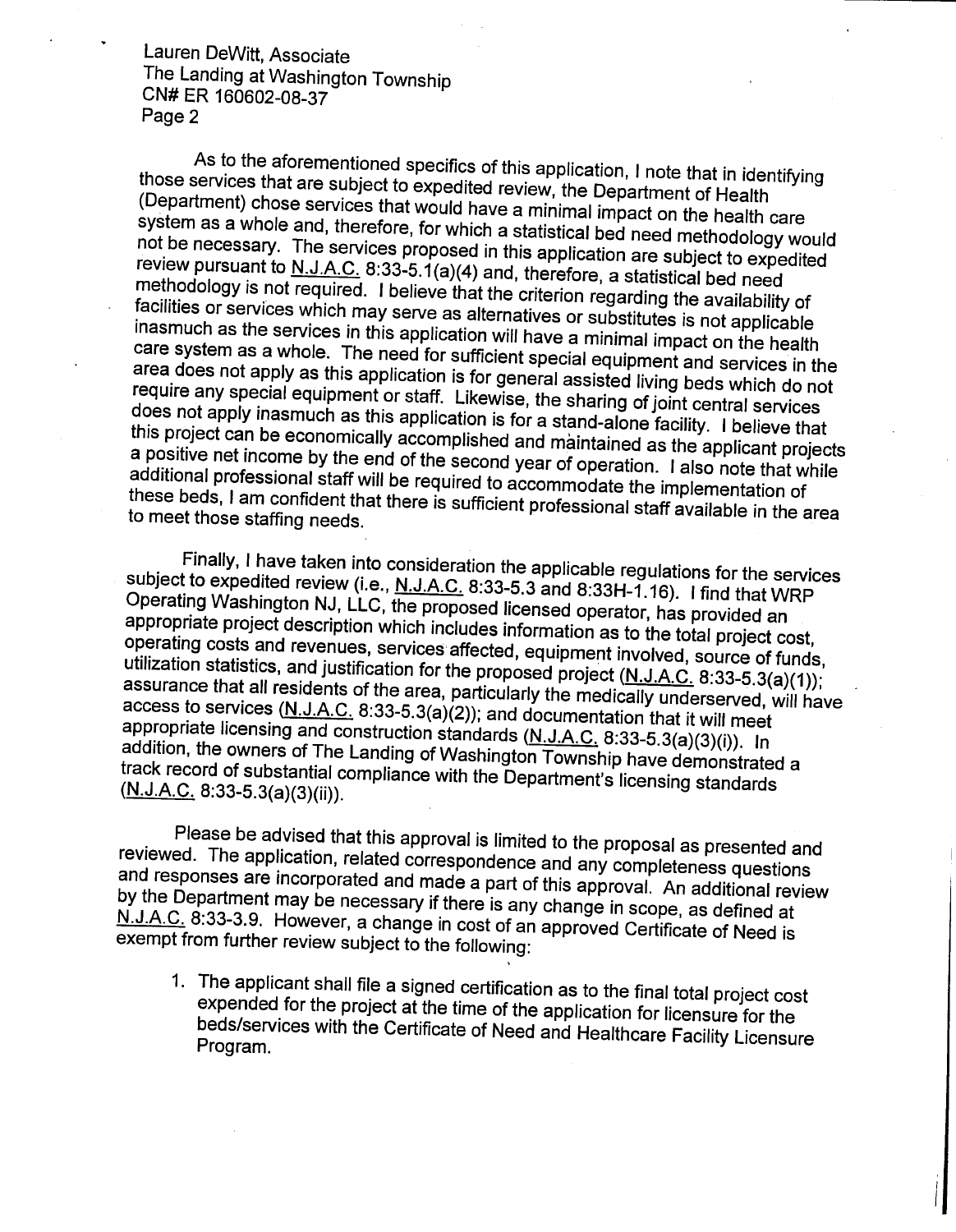Lauren DeWitt, Associate The Landing at Washington Township CN#ER 160602-08-37 Page 3

- 2. Where the actual total project cost exceeds the Certificate of Need approved total project cost and is greater than \$1,000,000, the applicant shall remit the additional Certificate of Need application fee due to the Certificate of Need and Healthcare Facility Licensure Program. The required additional fee shall be 0.25 percent of the total project cost in excess of the Certificate of Need approved total project cost.
- 3. The Department will not issue a license for beds/services until the additional fee is remitted in full.

Furthermore, pursuant to <u>N.J.S.A.</u> 26:2H-12.16 and <u>N.J.A.C.</u> 8:36-5.1(h), a new facility that is licensed to operate as an assisted living residence or comprehensive personal care home shall have a Medicaid occupancy level of 10 percent within three<br>years of licensure. The 10 percent Medicaid occupancy level shall be met through conversion of residents who entered the facility as private-pay residents and subsequently become eligible for Medicaid or through the direct admission of Medicaid-<br>eligible persons. The 10 percent Medicaid occupancy level shall be continuously maintained by a facility once the three-year licensure period has elapsed. The Department will monitor that this condition threshold is met and maintained during the duration of licensure.

The Department, in approving this application, has relied solely on the facts and information presented to us. The Department offers no opinion as towhether the facility's proposed ownership or business organization is in compliance with the Codey and anti-kickback laws. We have not undertaken an independent investigation of such information. If material facts have not been disclosed or have been misrepresented as<br>part of this application, the Department may take appropriate administrative regulatory action to rescind the approval or refer the matter to the Office of the New Jersey Attorney General.

Any approval granted by this Department relates to Certificate of Need and/or licensing requirements and does not imply acceptance by a reimbursing entity. This letter is not intended as an approval of any arrangement affecting reimbursement or any remuneration involving claims for health care services. This approval is not intended to preempt in any way any municipality's authority to regulate land use within its borders and shall not be used by you to represent that the Department has made any findings or determinations relative to the use of any specific property.

Please be advised that services may not commence until such time as a license has been issued by the Certificate of Need and Healthcare Facility Licensure Program to operate this facility. A survey by Department staff will be required prior to commencing services. You will need to contact a representative from Health Facility Survey and Field Operations at (609) 292-9900 to discuss this matter.